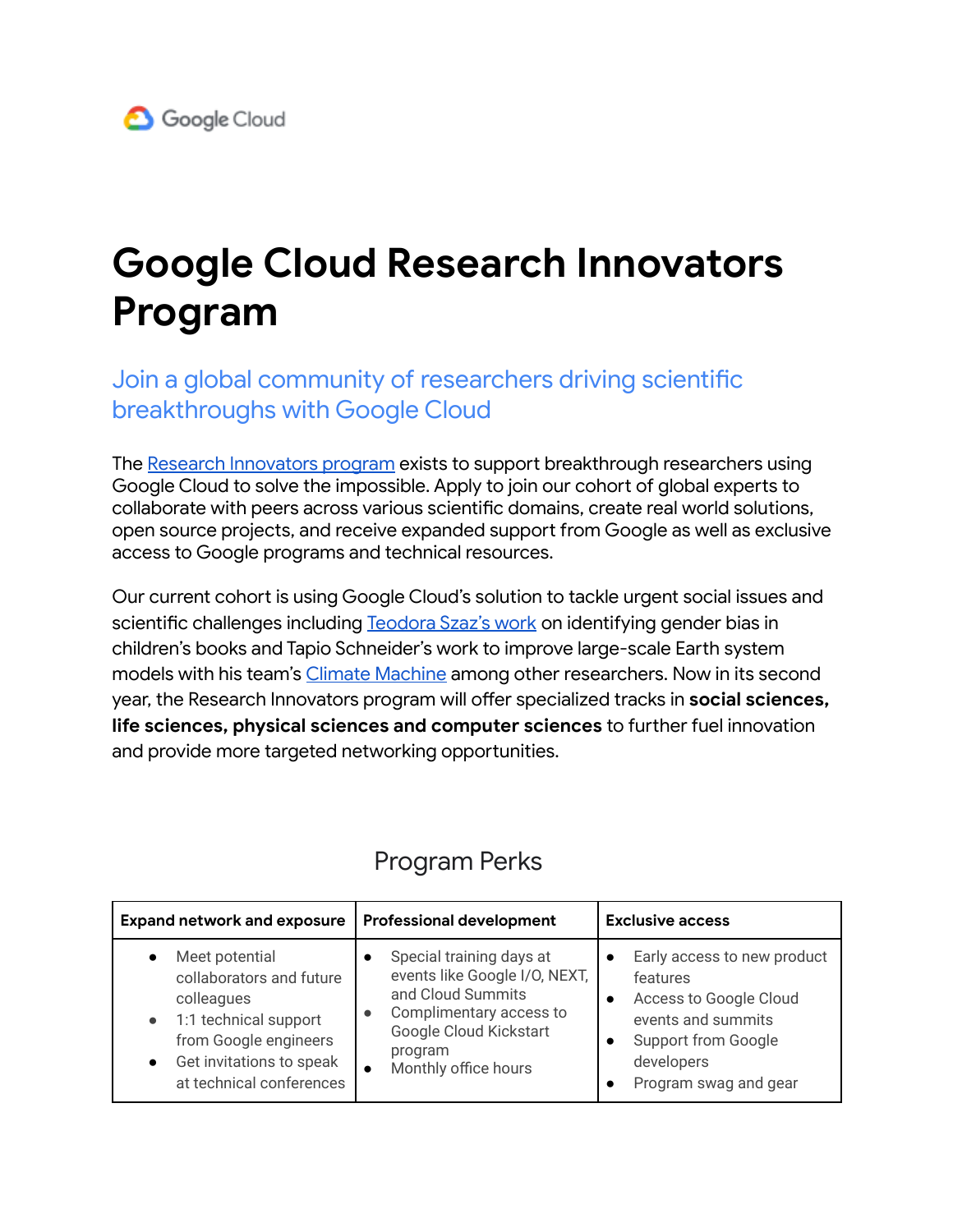

| Possible feature in<br>videos, case studies,<br>blog posts, and other<br>research resources<br>Letters of support for<br>funding applications<br>• PR & media, if applicable | One free Google Cloud<br>certification exam<br><b>Additional Google Cloud</b><br>academic research credits<br>Influence development of<br>new programs (i.e research<br>learning paths and other<br>programs) | Expert badge |
|------------------------------------------------------------------------------------------------------------------------------------------------------------------------------|---------------------------------------------------------------------------------------------------------------------------------------------------------------------------------------------------------------|--------------|
|------------------------------------------------------------------------------------------------------------------------------------------------------------------------------|---------------------------------------------------------------------------------------------------------------------------------------------------------------------------------------------------------------|--------------|

How to apply

We're seeking researchers who exhibit strong knowledge and use of Google Cloud in their work as evidenced in their resume, and support from institution leadership.



Follow our application checklist.

- ❏ **Online application:** Submit the online application form with resume/CV.
- ❏ **Release forms:** Acknowledge the program terms, submit letter of support, sign NDA and marketing release.

Eligibility Criteria

- Researcher at government lab, academic institution or nonprofit
- At least 40% of time in a professional research capacity including: faculty, PhD candidate, postdoc research, or a Pl/research lead in an [approved](https://edu.google.com/programs/faqs/academic-research-credits/?modal_active=none) country
- Complete short Google form